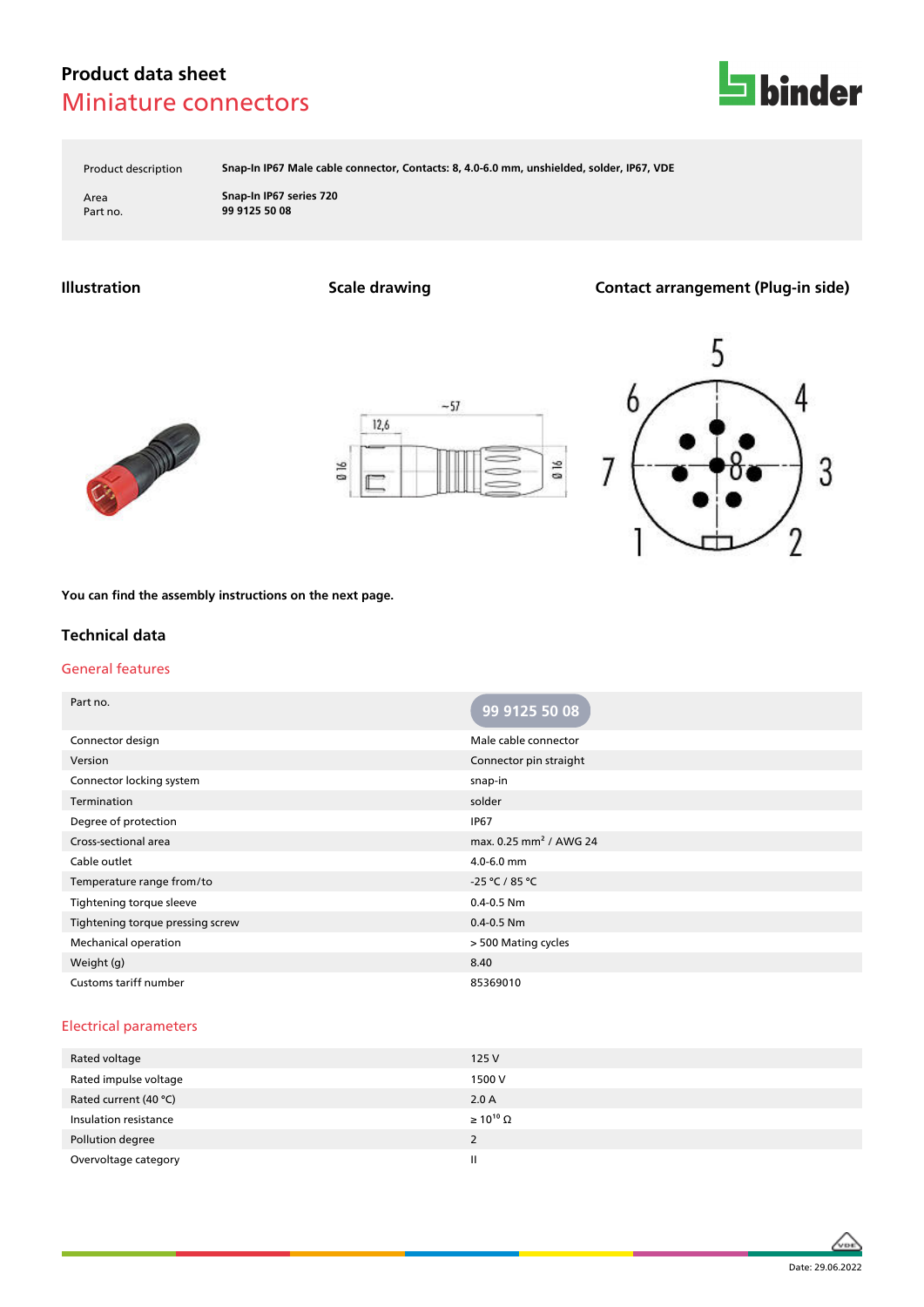# **Product data sheet** Miniature connectors



Product description **Snap-In IP67 Male cable connector, Contacts: 8, 4.0-6.0 mm, unshielded, solder, IP67, VDE**

Area **Snap-In IP67 series 720** Part no. **99 9125 50 08**

Insulating material group II and the control of the control of the control of the control of the control of the control of the control of the control of the control of the control of the control of the control of the contr EMC compliance unshielded

#### Material

| Housing material      | PA                                                           |
|-----------------------|--------------------------------------------------------------|
| Contact body material | PA (UL94 HB) red                                             |
| Contact material      | CuZn (brass)                                                 |
| Contact plating       | Au (gold)                                                    |
| <b>REACH SVHC</b>     | CAS 96-45-7 (Imidazolidine-2-thione)<br>CAS 7439-92-1 (Lead) |
| SCIP number           | 0d66a2cd-871c-4797-8db9-f900051013fd                         |

#### Authorization/approvals

| Approvals       | <b>VDE</b>  |
|-----------------|-------------|
| Classifications |             |
| eCl@ss 11.1     | 27-44-01-02 |
| <b>ETIM 7.0</b> | EC002635    |

### Declarations of conformity

Low Voltage Directive 2014/35/EU (EN 60204-1:2018;EN 60529:1991)

## **Assembly instructions**





1. Bead sleeve, seal, pinch ring and pressing screw to cable.

- 2. Dismantle cable to 15 mm length.
- 3. Strip and connect single wires.
- 4. Screw the sleeve onto the assembled contact insert.
- 5. Push seal and pinch ring into the sleeve and tighten it with the pressing screw.